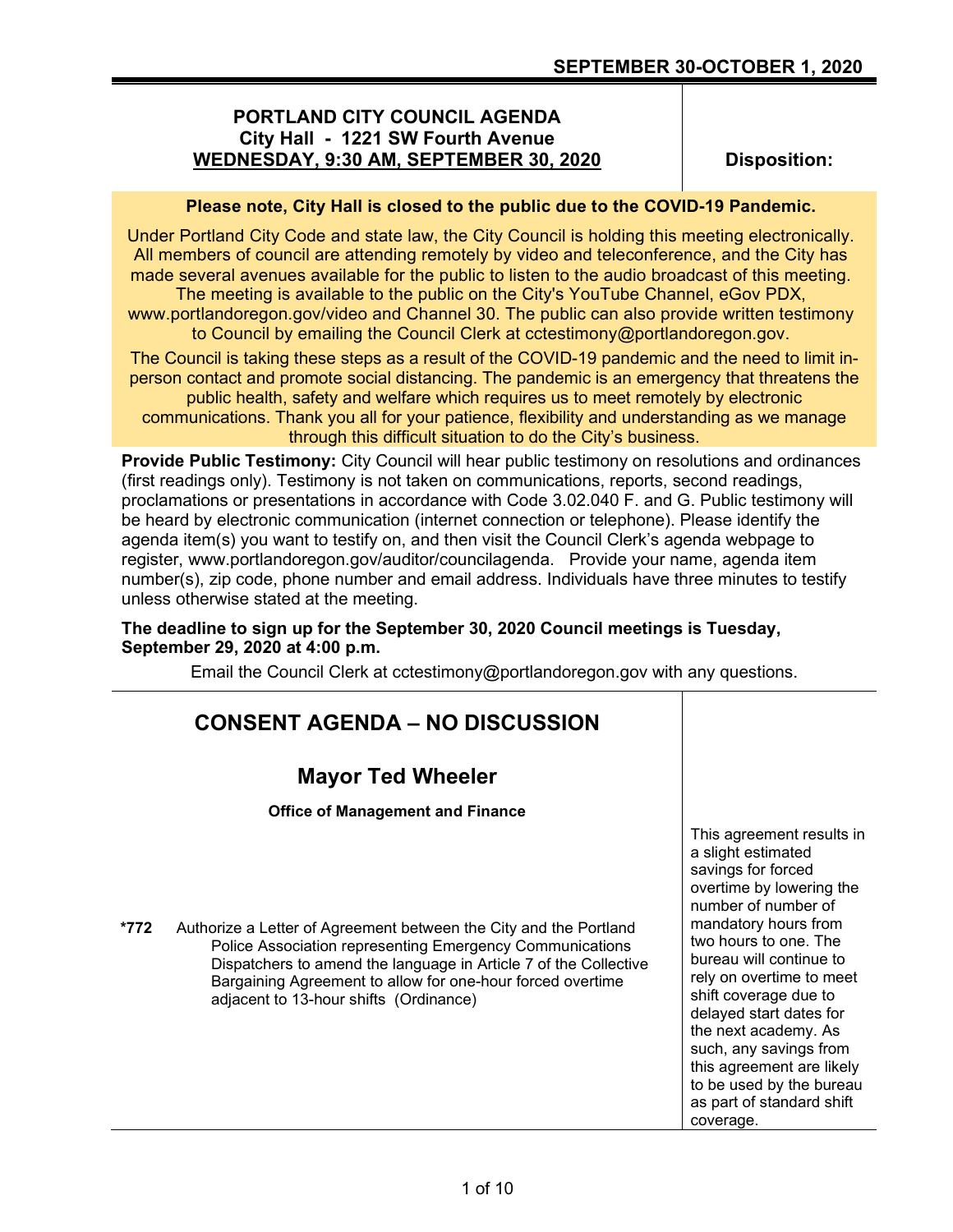| *773 | Authorize an Intergovernmental Agreement with Portland Community<br>College and a grant agreement with the Portland Community<br>College Foundation for \$578,244 for Future Connect Scholarship<br>program (Ordinance) | The ordinance authorizes<br>a grant agreement<br>between the City and<br><b>Portland Community</b><br>College Foundation in an<br>amount not to exceed<br>\$578,244 to continue<br>support of the Future<br><b>Connect Scholarship</b><br>program. There is<br>funding in the Special<br>Appropriations FY 2020-<br>21 budget dedicated for<br>this purpose.     |
|------|-------------------------------------------------------------------------------------------------------------------------------------------------------------------------------------------------------------------------|------------------------------------------------------------------------------------------------------------------------------------------------------------------------------------------------------------------------------------------------------------------------------------------------------------------------------------------------------------------|
|      | <b>Commissioner Jo Ann Hardesty</b>                                                                                                                                                                                     |                                                                                                                                                                                                                                                                                                                                                                  |
|      | <b>Portland Bureau of Emergency Management</b>                                                                                                                                                                          |                                                                                                                                                                                                                                                                                                                                                                  |
| 774  | Dissolve the Unreinforced Masonry Building Workgroup (Resolution)                                                                                                                                                       | No fiscal impact.                                                                                                                                                                                                                                                                                                                                                |
|      | <b>Portland Fire &amp; Rescue</b>                                                                                                                                                                                       |                                                                                                                                                                                                                                                                                                                                                                  |
| *775 | Accept and appropriate a grant in the amount of \$238,095 from the<br>Department of Homeland Security for a Portland Fire & Rescue<br><b>Community Risk Assessment (Ordinance)</b>                                      | This action increases the<br>bureau's FY 2020-21<br>grant budget by \$238,095<br>and will fund an external<br>contract with a vendor<br>experienced in fire risk<br>assessments with<br>knowledge of trends and<br>innovations in the fire<br>industry. Required 5%<br>matching funds of<br>\$11,905 will be supported<br>by existing General Fund<br>resources. |
|      | <b>REGULAR AGENDA</b>                                                                                                                                                                                                   |                                                                                                                                                                                                                                                                                                                                                                  |
|      | <b>Mayor Ted Wheeler</b>                                                                                                                                                                                                |                                                                                                                                                                                                                                                                                                                                                                  |
|      | <b>Bureau of Police</b>                                                                                                                                                                                                 |                                                                                                                                                                                                                                                                                                                                                                  |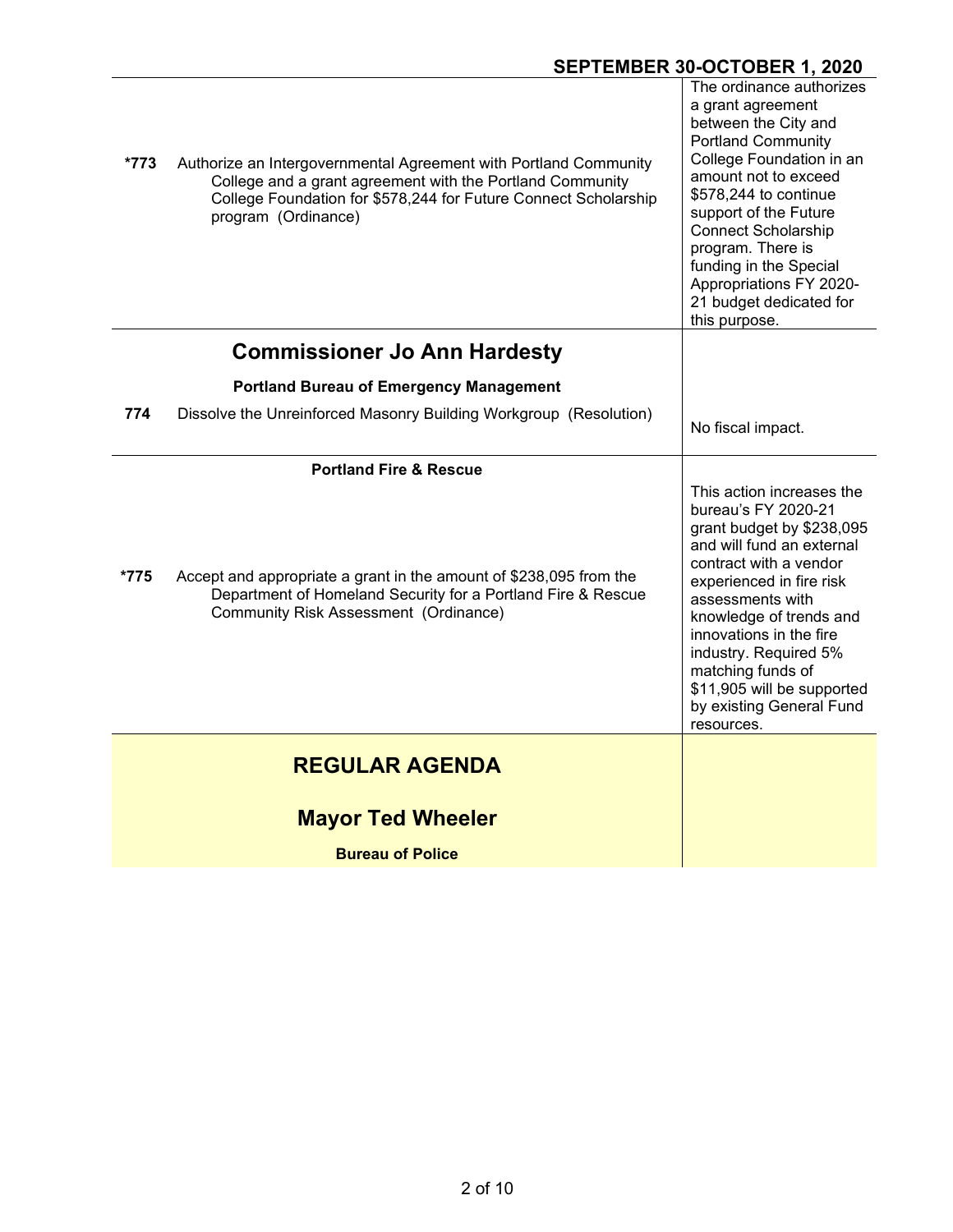| 776    | Authorize application to the U.S. Department of Justice, Office of<br>Justice Programs, Bureau of Justice Assistance for a grant in the<br>amount of \$408,910 for the Edward Byrne Memorial Justice<br>Assistance Grant Program FY 2020 Local Solicitation to assist the<br>Portland-Metropolitan area law enforcement and criminal justice<br>community to prevent and reduce crime and violence (Second<br>Reading Agenda 764) | This action would<br>authorize the City to<br>apply for and receive a<br>grant from Department of<br>Justice (Bureau of<br>Justice Assistance) in the<br>amount of \$408,910.<br><b>Awards for Multnomah</b><br>County and the City of<br>Gresham are included in<br>this total. The City's<br>share of the award would<br>be \$203,717, which the<br><b>Police Bureau intends to</b><br>use to support a limited<br>term Video Production<br>Specialist to produce<br>online training materials<br>and videos for use in a<br>remote environment. |
|--------|-----------------------------------------------------------------------------------------------------------------------------------------------------------------------------------------------------------------------------------------------------------------------------------------------------------------------------------------------------------------------------------------------------------------------------------|----------------------------------------------------------------------------------------------------------------------------------------------------------------------------------------------------------------------------------------------------------------------------------------------------------------------------------------------------------------------------------------------------------------------------------------------------------------------------------------------------------------------------------------------------|
|        | <b>Office of Management and Finance</b>                                                                                                                                                                                                                                                                                                                                                                                           |                                                                                                                                                                                                                                                                                                                                                                                                                                                                                                                                                    |
| $*777$ | Authorize changes to established Safety Net Program allowing the<br>Director of Human Resources and Bureau Directors additional<br>authority to enter into flexible safety net temporary leave, safety net<br>severance, and reduction of hours agreements during FY 2020-21<br>and FY 2021-22 (Previous Agenda 745) 20 minutes requested                                                                                         | See below.                                                                                                                                                                                                                                                                                                                                                                                                                                                                                                                                         |
|        | <b>Portland Housing Bureau</b>                                                                                                                                                                                                                                                                                                                                                                                                    |                                                                                                                                                                                                                                                                                                                                                                                                                                                                                                                                                    |
| 778    | Approve and terminate limited tax exemptions for properties under the<br>Homebuyer Opportunity Limited Tax Exemption Program<br>(Resolution)                                                                                                                                                                                                                                                                                      | This Resolution approves<br>20 properties for the<br><b>Homebuyer Opportunity</b><br><b>Limited Tax Exemption</b><br>program. The approved<br>applications will increase<br>revenue for the City of<br>Portland in the form of a<br>one-time application fee<br>totaling \$9,000. A total of<br>\$1,750 is collected for<br>each completed<br>application, \$900 goes<br>towards Portland<br><b>Housing Bureau</b><br>administrative costs, and<br>\$850 is paid to<br><b>Multnomah County for</b><br>administrative costs.                        |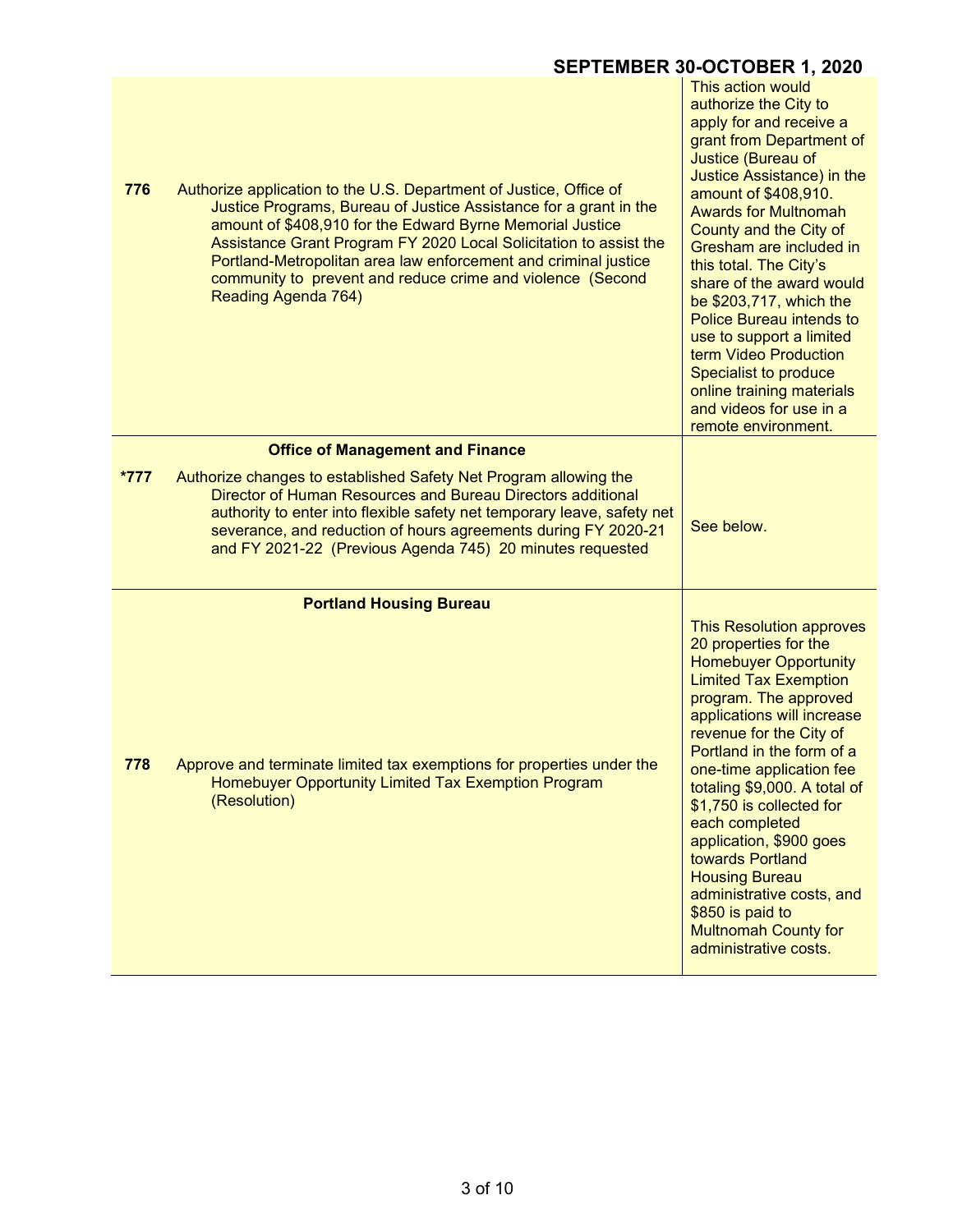| *779 | Approve application under the Multiple-Unit Limited Tax Exemption |  |
|------|-------------------------------------------------------------------|--|
|      | Program under the Inclusionary Housing Program for Koz on N       |  |
|      | Interstate located at 5460 N Interstate Ave (Ordinance) 15        |  |
|      | minutes requested                                                 |  |

This action would result in estimated foregone property tax revenues to the City totaling \$78,324 over ten years for 23 units affordable at or below 80% MFI. Total cost to all jurisdictions forgoing revenue is estimated at \$237,345. The estimated value of the tax exemption for the first year is \$25,771 (all jurisdictions), which equals approximately \$1,032 per affordable unit per year of affordability. The City will still benefit from property taxes collected on the improved value of the land during the exemption period. The City will pay Multnomah County the \$9,000 application activation fee if the application moves forward.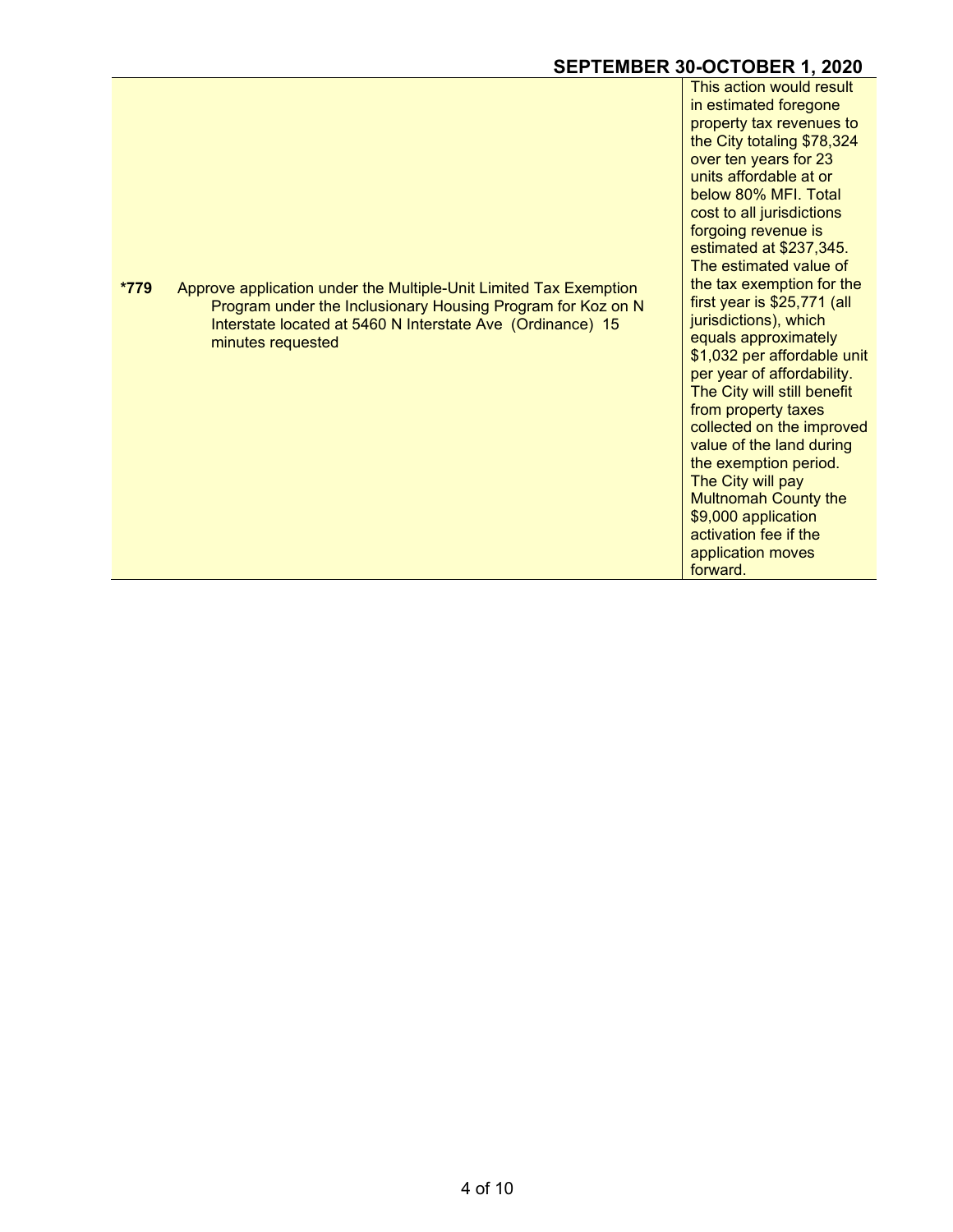**\*780** Amend approved application under the Multiple-Unit Limited Tax Exemption Program under the Inclusionary Housing Program for Marquam Hill Apartments-Building 2 located at 3178 SW 12th Ave to increase the number of affordable units (Ordinance; amend Ordinance No. 189645)

This action would result in estimated foregone property tax revenues to the City totaling \$11,646 over ten years for 2 units affordable at or below 60% MFI. Total cost to all jurisdictions forgoing revenue is estimated at \$34,263. The estimated value of the tax exemption for the first year is \$3,721 (all jurisdictions), which equals approximately \$1,714 per affordable unit per year of affordability. The City will still benefit from property taxes collected on the improved value of the land during the exemption period. The City will pay Multnomah County the \$\$1,700 application activation fee if the application moves forward. This an amendment to an existing approved MULTE application for this project, which already included 2 units affordable at or below 60% MFI, bringing the project total to 4 units affordable at or below 60% MFI.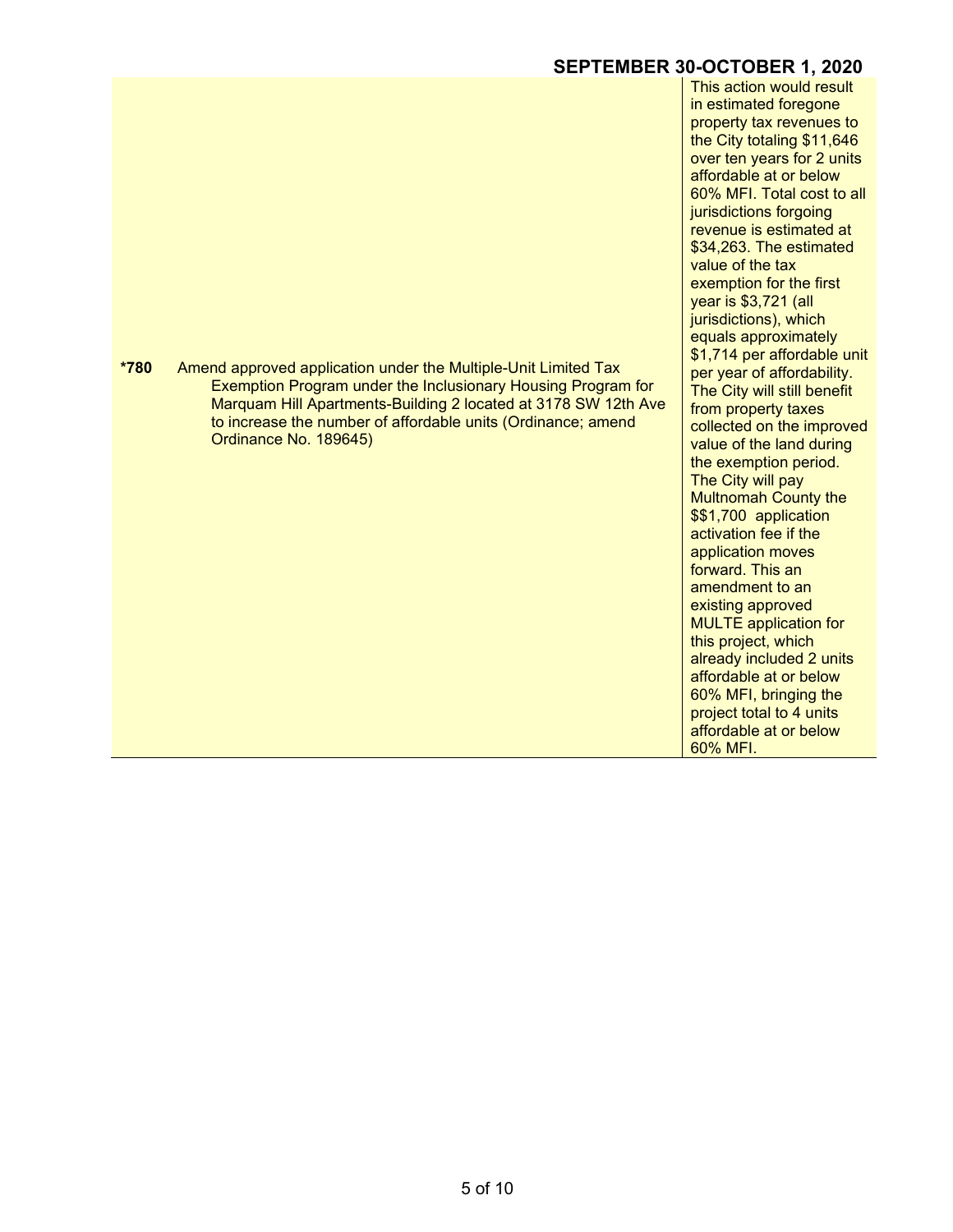**\*781** Authorize new construction financing in an amount not to exceed \$16,754,923 for the 115<sup>th</sup> Street Housing Limited Partnership or a Central City Concern affiliate (Ordinance) 20 minutes requested

This Ordinance requests City Council approval of financing in an amount up to \$16,754,923 using Portland Housing Bonds ("Portland Bonds") from fiscal years 2020-2022. Funding is to allow the 115th Street Housing Limited Partnership to construct a new 138-unit affordable housing project at 11560 SE Division Street, which will provide 138 units at or below 60% of AMI, including 7 Permanent Supportive Housing units which does not have rental support and are not subsidized by any Federal vouchers. The cost of PHB delivery of the units including community outreach, establishment and coordination of a Bond Oversight Committee, Project due diligence, construction monitoring, negotiations, loan documentation and regulatory agreement are anticipated and included in the PHB FY 20-21 Adopted Budget and is covered in the Program Delivery Fee. The financing amount is included in the PHB FY 2020-21 Adopted Budget and is also included in the bureau five-year forecast. The bureau is charging a regulatory compliance fee over the life of the projects to cover compliance monitoring costs. The project qualifies for System Development Charge ("SDC") and Construction Excise Tax ("CET") exemption and building permit waivers which are expected to total approximately \$2,399,399 in foregone City revenue. The

proposed City funding

6 of 10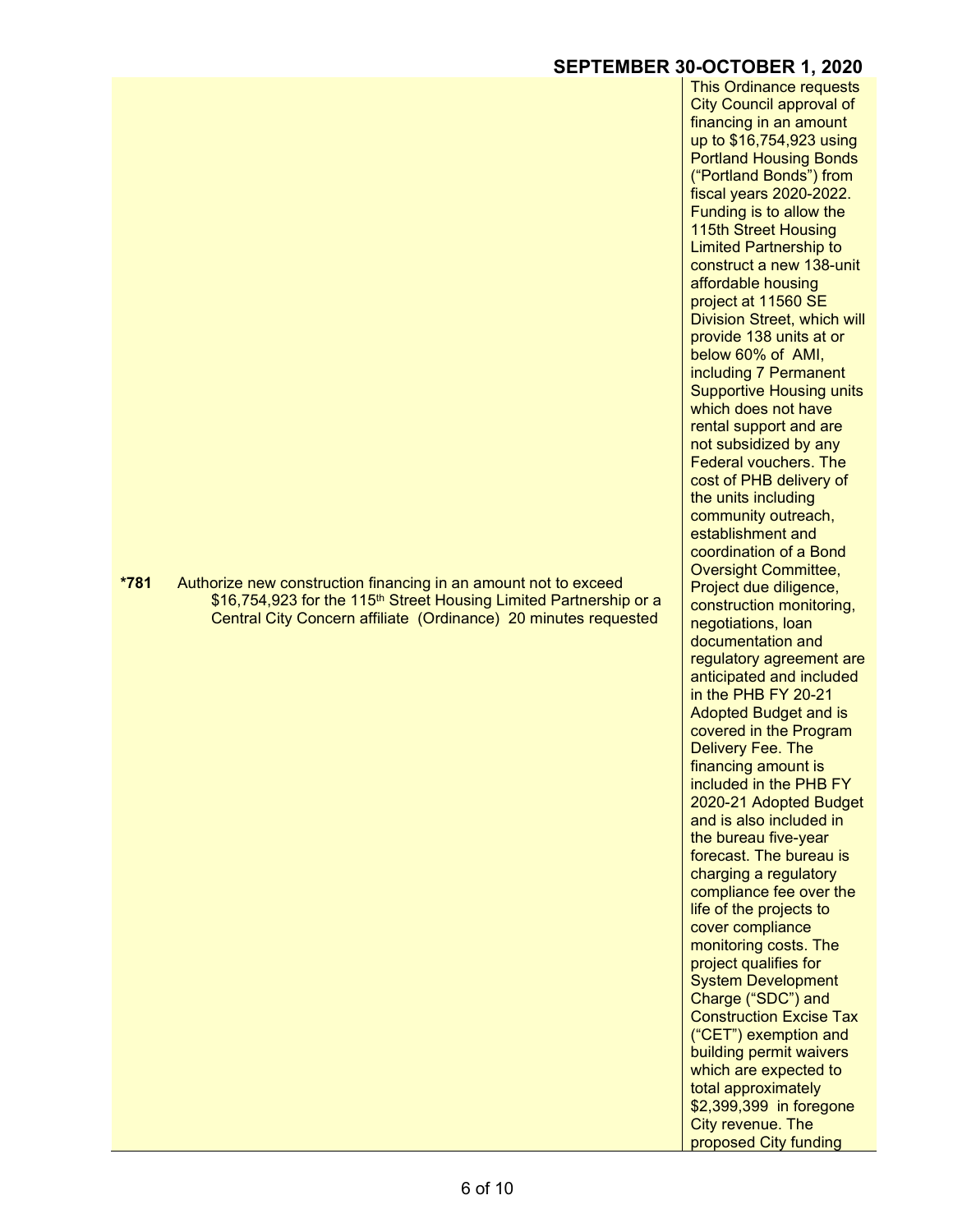|                                                                                                                                                                                                                                          | SEPTEMBER 30-OCTOBER 1, 2020                                                                                                                                                                                                                                                                                                                                                                                                                                                                                                                                                                                                                                            |
|------------------------------------------------------------------------------------------------------------------------------------------------------------------------------------------------------------------------------------------|-------------------------------------------------------------------------------------------------------------------------------------------------------------------------------------------------------------------------------------------------------------------------------------------------------------------------------------------------------------------------------------------------------------------------------------------------------------------------------------------------------------------------------------------------------------------------------------------------------------------------------------------------------------------------|
|                                                                                                                                                                                                                                          | leverages more than<br>\$26,347,866 of other<br>public and private<br>financing contributed by<br>US Bank, Related NW,<br><b>Central City Concern,</b><br>and the Oregon Housing<br>and Community Services<br>Department.                                                                                                                                                                                                                                                                                                                                                                                                                                               |
| <b>Commissioner Chloe Eudaly</b>                                                                                                                                                                                                         |                                                                                                                                                                                                                                                                                                                                                                                                                                                                                                                                                                                                                                                                         |
| <b>Bureau of Transportation</b>                                                                                                                                                                                                          |                                                                                                                                                                                                                                                                                                                                                                                                                                                                                                                                                                                                                                                                         |
| 782<br>Assess benefited properties for street, sidewalk, stormwater, water main<br>and sanitary sewer improvements in the SW 45th Ave and<br>California St Local Improvement District (Second Reading Agenda<br>674; Ordinance; C-10048) | The total cost of the<br>project is \$1,133,334.28<br>excluding pavement grind<br>and inlay costs. The final<br>assessment is in the<br>amount of \$819,419.41<br>with the assessment rate<br>of \$3.91 per square foot<br>being \$0.38 or 9.1%<br>below the estimated rate<br>of \$4.22 per square foot<br>at LID formation.<br><b>Additional funding was</b><br>provided by the Portland<br><b>Bureau of Transportation</b><br>in the amount of<br>\$33,602.94 in<br><b>Transportation System</b><br><b>Development Charge</b><br>(TSDC) funding and<br>\$199,282.24 for<br>overhead costs, and from<br>the Portland Water<br>Bureau in the amount of<br>\$81,029.69. |
| <b>Commissioner Amanda Fritz</b>                                                                                                                                                                                                         |                                                                                                                                                                                                                                                                                                                                                                                                                                                                                                                                                                                                                                                                         |
| <b>Bureau of Environmental Services</b>                                                                                                                                                                                                  |                                                                                                                                                                                                                                                                                                                                                                                                                                                                                                                                                                                                                                                                         |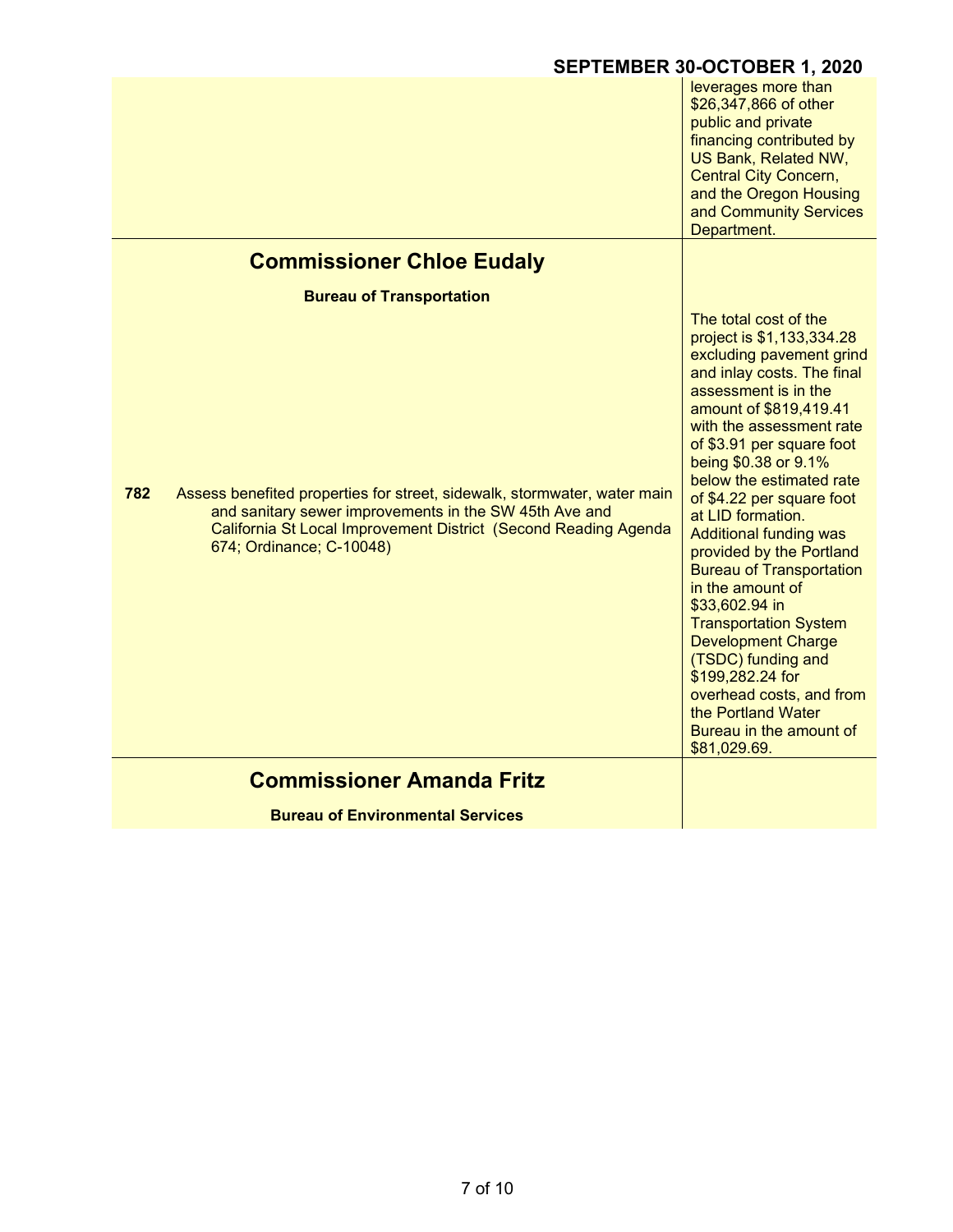| *783 | Amend contract with Innovyze, Inc., for Hydraulic Network Analysis<br>Software in the amount of \$756,473 (Previous Agenda 767;<br>amend Contract No. 30006331)                                                                                               | <b>BES</b> seeks to amend the<br>contract with Innovyze for<br>this network analysis<br>software for an additional<br>amount of \$656,473.<br>Funds are available in<br>BES's FY 2020-21<br>budget in the Sewer<br><b>System Operating Fund.</b><br>The Water Bureau also<br>seeks to amend the<br>contract with Innovyze for<br>additional licenses and<br>software maintenance for<br>an additional amount of<br>\$100,000. Funds will be<br>made available in the<br><b>Water Bureau's FY 2020-</b><br>21 budget. The total<br>contract's not-to-exceed<br>value will increase by<br>\$756,473 from its current<br>not-to-exceed value of<br>\$841,792 to \$1,598,265,<br>which will allow both<br>bureaus to manage<br>hydraulic network<br>analysis software from<br>Innovyze into one<br>contract. |
|------|---------------------------------------------------------------------------------------------------------------------------------------------------------------------------------------------------------------------------------------------------------------|----------------------------------------------------------------------------------------------------------------------------------------------------------------------------------------------------------------------------------------------------------------------------------------------------------------------------------------------------------------------------------------------------------------------------------------------------------------------------------------------------------------------------------------------------------------------------------------------------------------------------------------------------------------------------------------------------------------------------------------------------------------------------------------------------------|
| 784  | Authorize a competitive solicitation and contract with the lowest<br>responsible bidder and provide payment for construction of the<br>Balch Creek Trash Rack Retrofit Project No. E10583 for an<br>estimated cost of \$3 million (Second Reading Agenda 768) | The estimated cost of \$3<br>million is of moderate<br>confidence. Funding is<br>available in BES's FY<br>2020-21 budget in the<br><b>Sewer System Operating</b><br>Fund.                                                                                                                                                                                                                                                                                                                                                                                                                                                                                                                                                                                                                                |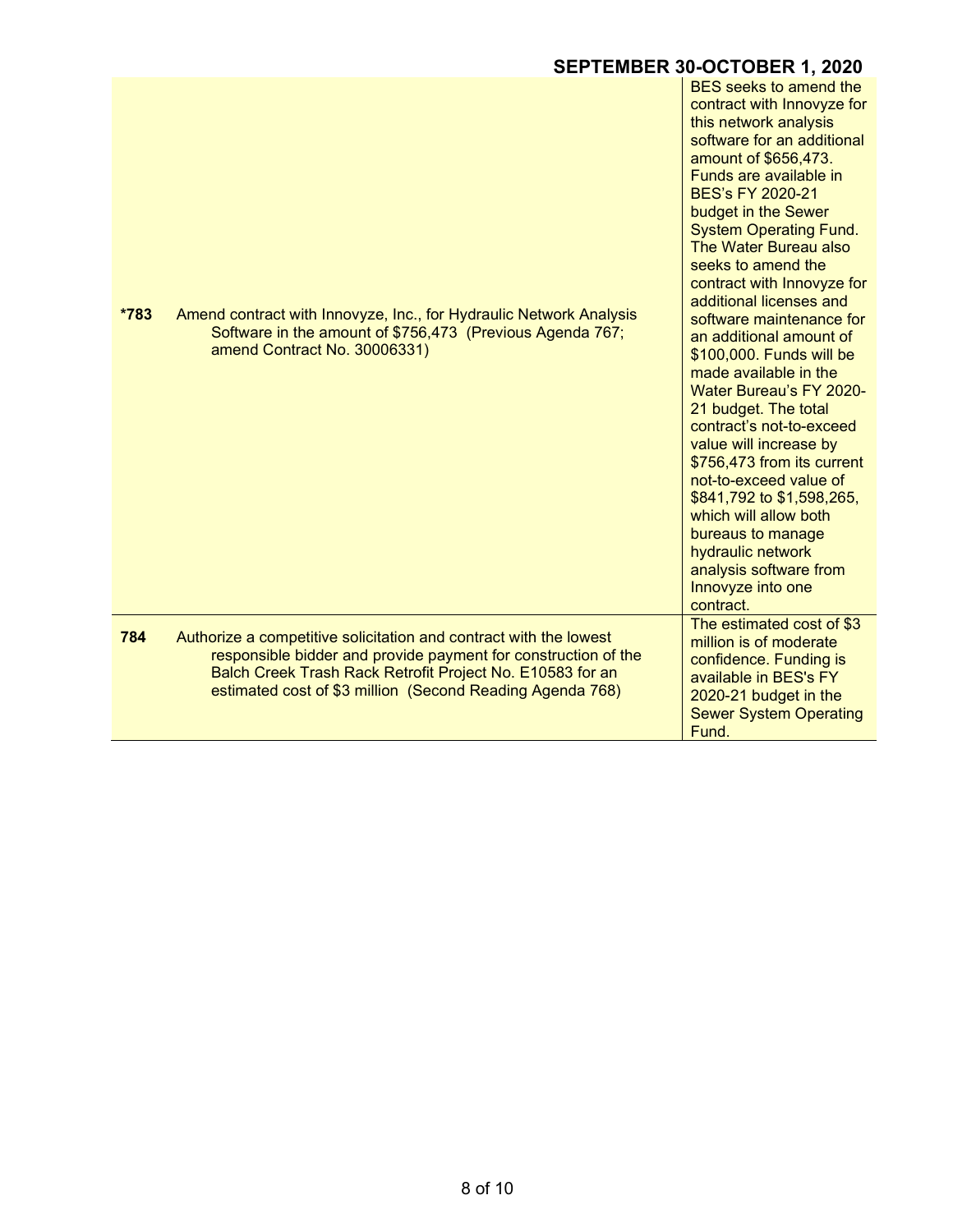#### **WEDNESDAY, 2:00 PM, SEPTEMBER 30, 2020**

| 785 | TIME CERTAIN: 2:00 PM - Declare intent to initiate local improvement<br>district formation proceedings to construct water main<br>improvements in the SW Quail Post Road Local Improvement<br>District (Resolution introduced by Commissioner Fritz; C-10070)<br>45 minutes requested                                                                                                                              | If passed, this ordinance<br>will create immediate<br>impact of \$75,000 in<br>construction costs to be<br>absorbed in the current<br>year Water Bureau<br>budget. This project is<br>not in the bureau's<br>current year CIP, but the<br>phased nature of the<br>project will mitigate any<br>material impacts on water<br>rates as the remaining<br>\$1.7 million obligation<br>(low-confidence estimate)<br>will be expended from<br>2036 through 2038. |
|-----|--------------------------------------------------------------------------------------------------------------------------------------------------------------------------------------------------------------------------------------------------------------------------------------------------------------------------------------------------------------------------------------------------------------------|------------------------------------------------------------------------------------------------------------------------------------------------------------------------------------------------------------------------------------------------------------------------------------------------------------------------------------------------------------------------------------------------------------------------------------------------------------|
| 786 | TIME CERTAIN: 2:45 PM - Transmit report to the City of Portland on<br>Portland Police Bureau Officer-Involved Shootings and In-Custody<br>Deaths by the Office of Independent Review (Report introduced by<br>Auditor Hull Caballero) 2 hours requested                                                                                                                                                            | No immediate fiscal<br>impact. Report findings<br>do include recommended<br>actions; however, there is<br>no clear fiscal impact at<br>this time.                                                                                                                                                                                                                                                                                                          |
|     | <b>THURSDAY, 3:30 PM, OCTOBER 1, 2020</b>                                                                                                                                                                                                                                                                                                                                                                          |                                                                                                                                                                                                                                                                                                                                                                                                                                                            |
| 787 | TIME CERTAIN: 3:30 PM - Appoint Amanda Squiemphen-Yazzie to<br>the Portland Clean Energy Community Benefits Fund Committee<br>for the balance of current Committee member Andrea Hamberg's<br>term to expire on November 7, 2021 (Report introduced by Mayor<br>Wheeler) 30 minutes requested                                                                                                                      | There are no direct<br>financial or budgetary<br>impacts from this<br>appointment. All costs<br>are allocated from the<br><b>Portland Clean Energy</b><br><b>Community Benefits</b><br>Fund as allowable<br>administrative expense.<br>Committee stipends are<br>included in the bureau's<br>FY 2020-21 budget.                                                                                                                                            |
| 788 | <b>TIME CERTAIN: 4:00 PM - Consider appeal by Leonard Gionet,</b><br>Yvonne Meekcoms, and Mary Henry De Tessan, against the<br>Design Commission's decision to approve, with conditions, the<br>Alamo Manhattan 4-block development in the South Waterfront<br>Sub-District of the Central City Plan District (Previous Agenda 705<br>introduced by Commissioner Ryan; LU 20-102914 DZM AD GW) 1<br>hour requested | This is not a legislative<br>action. There are no<br>ongoing costs to the City<br>associated with this<br>quasi-judicial land use<br>review. City staff costs to<br>conduct Land Use<br>Reviews and process<br>appeals are generally<br>fee-supported; in this<br>case the appeal fee was<br>paid by the appellant.                                                                                                                                        |

**\*777 Authorize changes to established Safety Net Program allowing the Director of Human Resources and Bureau Directors additional authority to enter into flexible safety net temporary leave, safety net severance, and reduction of hours agreements during FY 2020-21 and FY 2021-22**